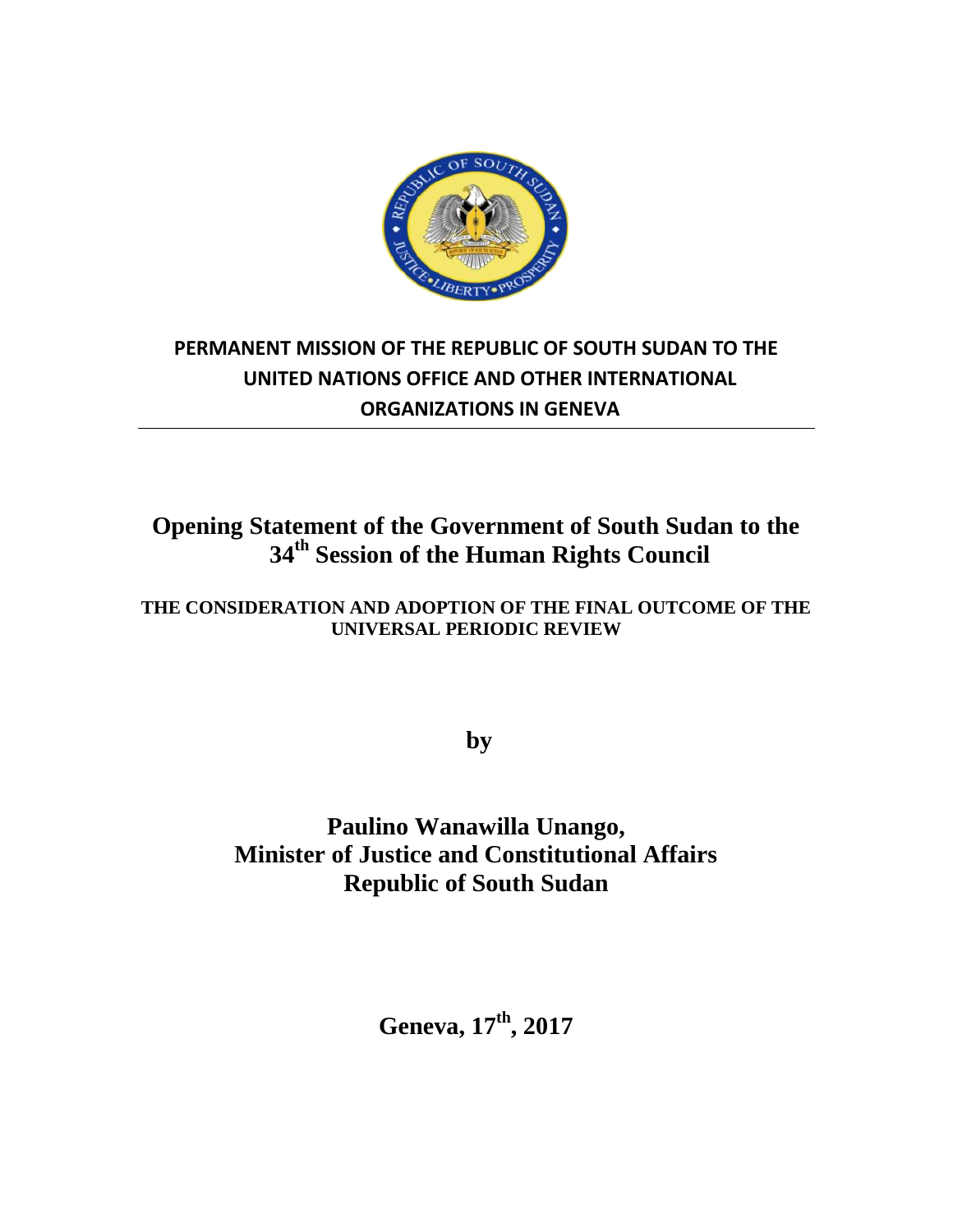### Mr. President,

I want to thank the Council, the countries which made the recommendations and the Working Group and members of the Troika for facilitating realization of the first South Sudan UPR. My country is aware that UPR is one of the essential mechanisms for promotion and improvement of human rights and therefore we will endeavour to implement the supported recommendations. It may be useful to state here that my country was first reviewed before this Council in November, 2016 in its 31<sup>st</sup> Session and received 233 recommendations, out of which, after consultations, 203 enjoy support of my government and 30 are noted.

#### Mr. President

With respect to the recommendations on the ratification of core international human rights conventions, my country has already acceded to the Convention on Elimination of All Forms of Discrimination against Women(CEDAW),International Convention of the Rights on the Child and its Optional Protocols(CRC), Convention against Torture and Other Cruel, Inhuman or Degrading Treatment or Punishment(CAT) . My country is committed to continue to work towards accession of the other major international conventions related to human rights.

My government will like to reaffirm its commitment to continue with implementation of the Agreement for the Resolution of the Conflict signed in August, 2015 by carrying out the necessary institutional reforms stipulated in it, particularly the reforms related to organized forces and law enforcement institutions and criminal justice system. I would also like to reaffirm that my Government accepts to continue with efforts to harmonize our laws ,customs to the international human rights standards, with the aim of empowering women and protect children